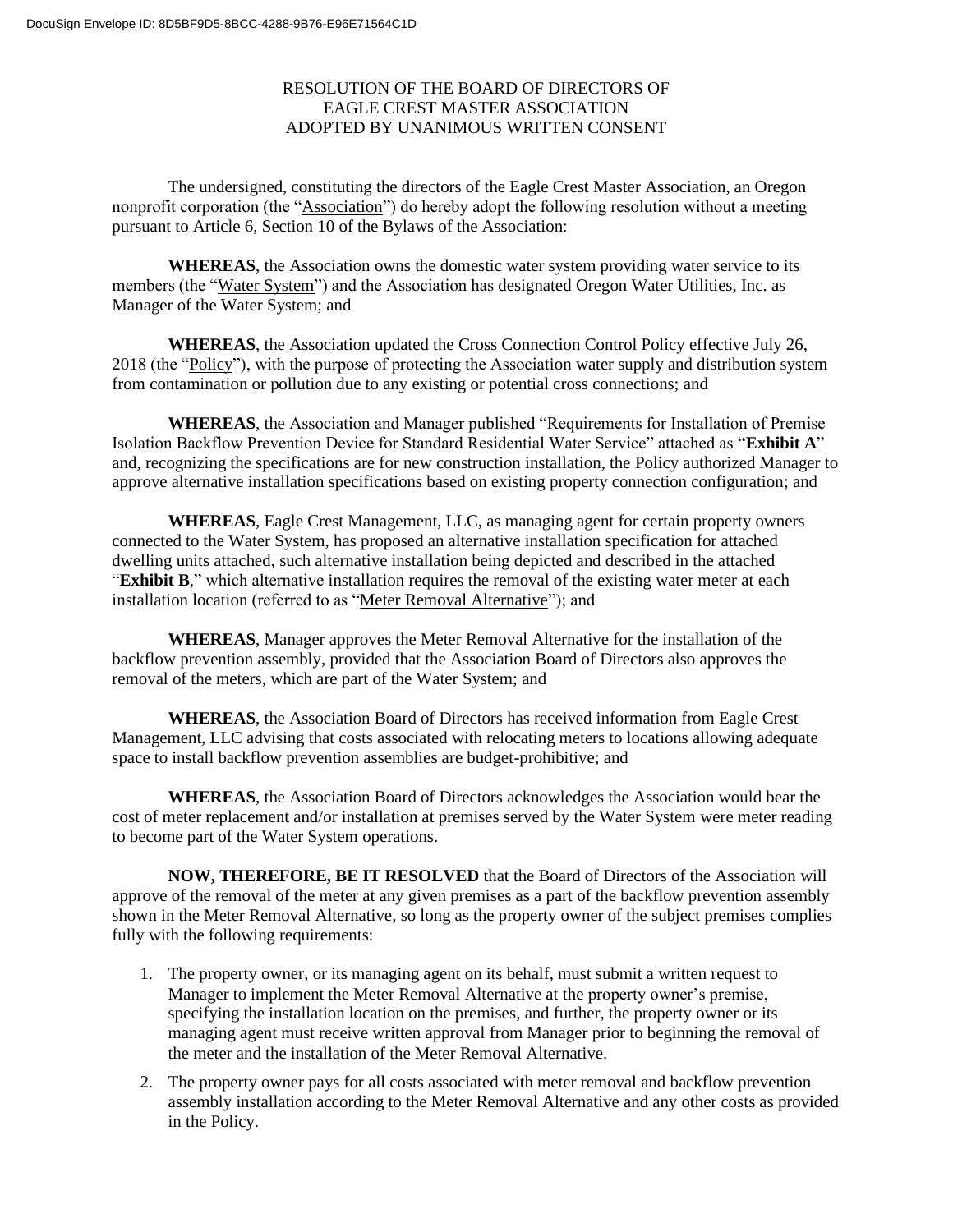Executed to be effective as of the date on which the last of the directors signs below

| -DocuSigned by:                                       |                    |
|-------------------------------------------------------|--------------------|
| Bill Neumann                                          |                    |
| 00B6D8ED4AAC4EE<br>Bill Neumann                       | 9/10/2019<br>Date: |
| Hank Cavender                                         |                    |
| -30F0B0C159F44D2<br>Hank Cavender<br>DocuSigned by:   | 9/10/2019<br>Date: |
| Mike Bessonette                                       |                    |
| -3234923BD99C42F<br>Mike Bessonette<br>DocuSigned by: | 9/10/2019<br>Date: |
| lun's Eannest                                         |                    |
| -A4AA31757CA8493<br>Chris Earnest<br>DocuSigned by:   | Date: 9/10/2019    |
|                                                       |                    |
| 31C2656E733D45C<br>Mark Hunt                          | 9/10/2019<br>Date: |
|                                                       |                    |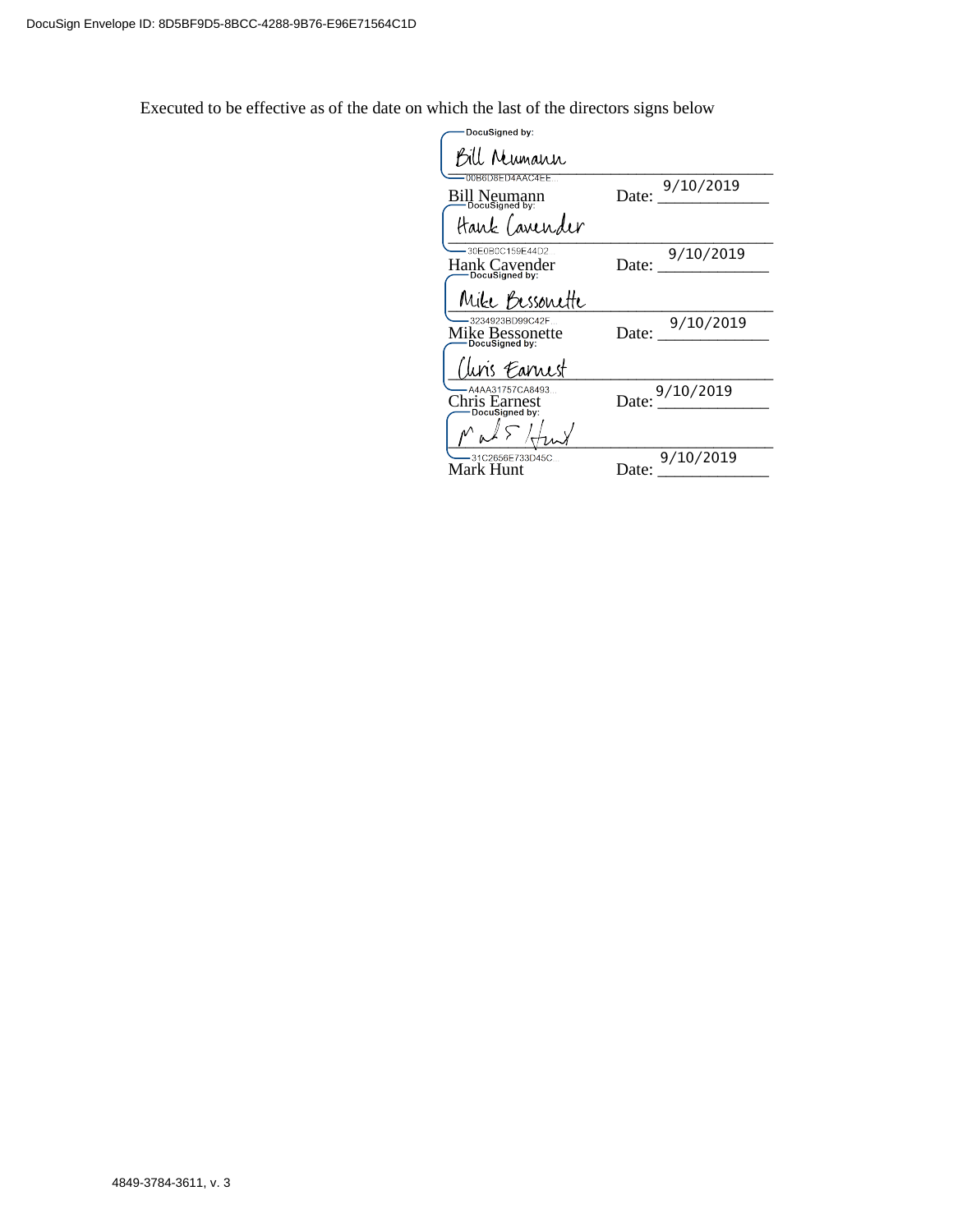

Washed Gravel Sump

Backflow prevention device installation service is available at OWU. Please call the OWU office for information and cost. Please call OWU at 541-504-2305 if you have any questions.